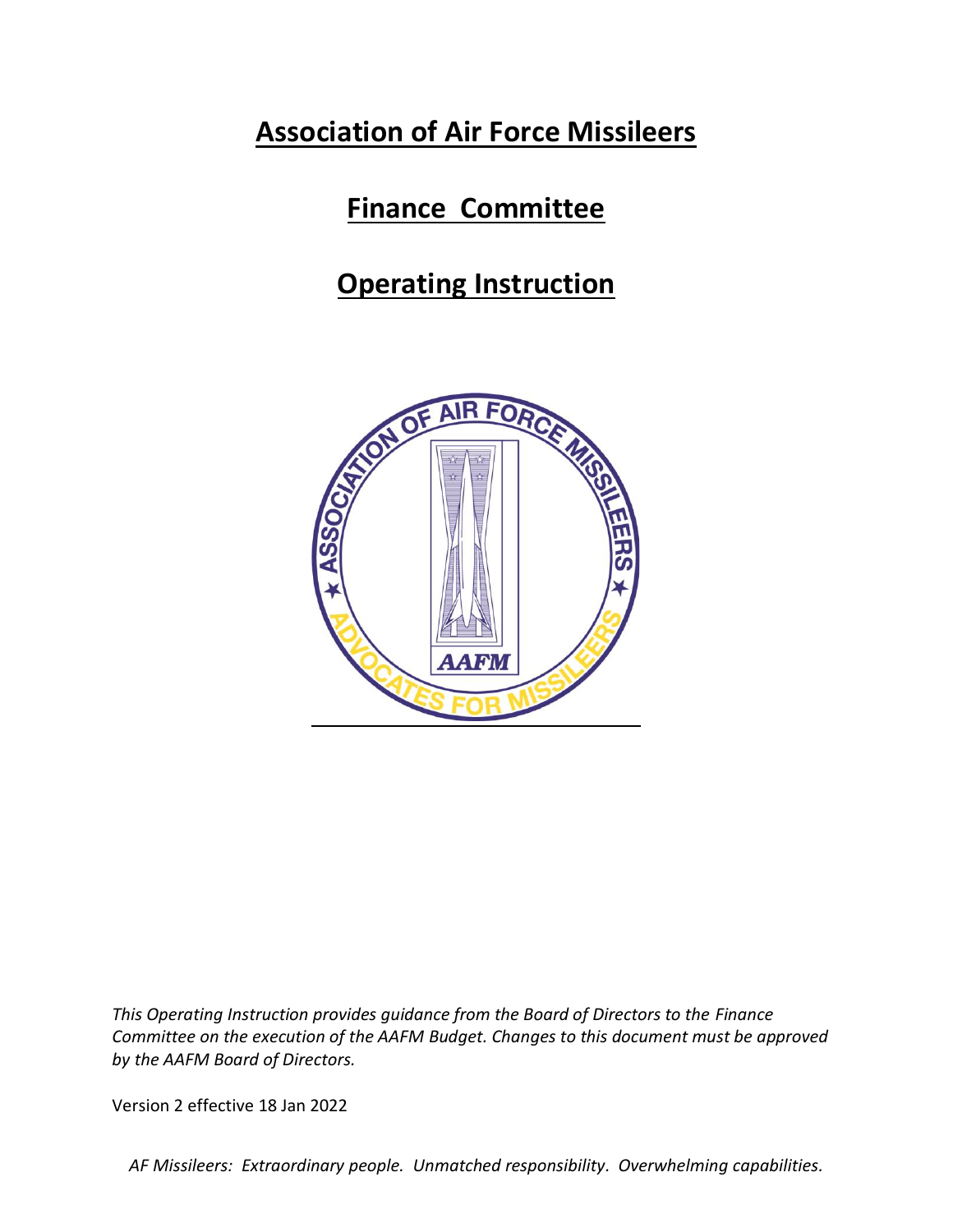## **Finance Committee**

### **Mission**

Provide sound financial guidance to the Association that will ensure adequate revenues available to meet Association goals. Work closely with the Board of Directors, the Association Committees and the Executive Director on all issues involving the finances of the Association.

### **Purpose**

To establish goal, policies and procedures that will govern the financial activities of the Association. To define the relationship between the Finance Committee, the Treasurer, and the Committee Chairpersons. To outline procedures, reports, and audits that will provide the basis for a strong financial structure for the Association to operate under.

#### **Annual Budget**

### A. Timelines:

The Annual budget will be submitted to the Executive Director No Later Than December  $1<sup>st</sup>$ of each calendar year and the Executive Director will present this Annual Budget during the first Board meeting of each new year. In order to meet this timeline, each Committee Chair will submit their respective budgets for the next year to the Finance Committee by November 1st

### B. Budget Format:

The Budget will be organized to include Assets, Liabilities, Cash on hand, Revenue by Categories, i.e., Dues, Sales, Donations. The Budget will also have designated categories for expenses. They will be designated by program, i.e., scholarships, grants, marketing, etc. and by operating expenses such as office supplies, telephones, postage etc.

### C. Identifying Issues:

A key function of the Committee will be to identify potential issues during the Annual Budget development in addition to issues that arise during the budget execution. For example, if revenue from dues and donations do not meet budget projection, then expenses like grants and awards may need to be curtailed.